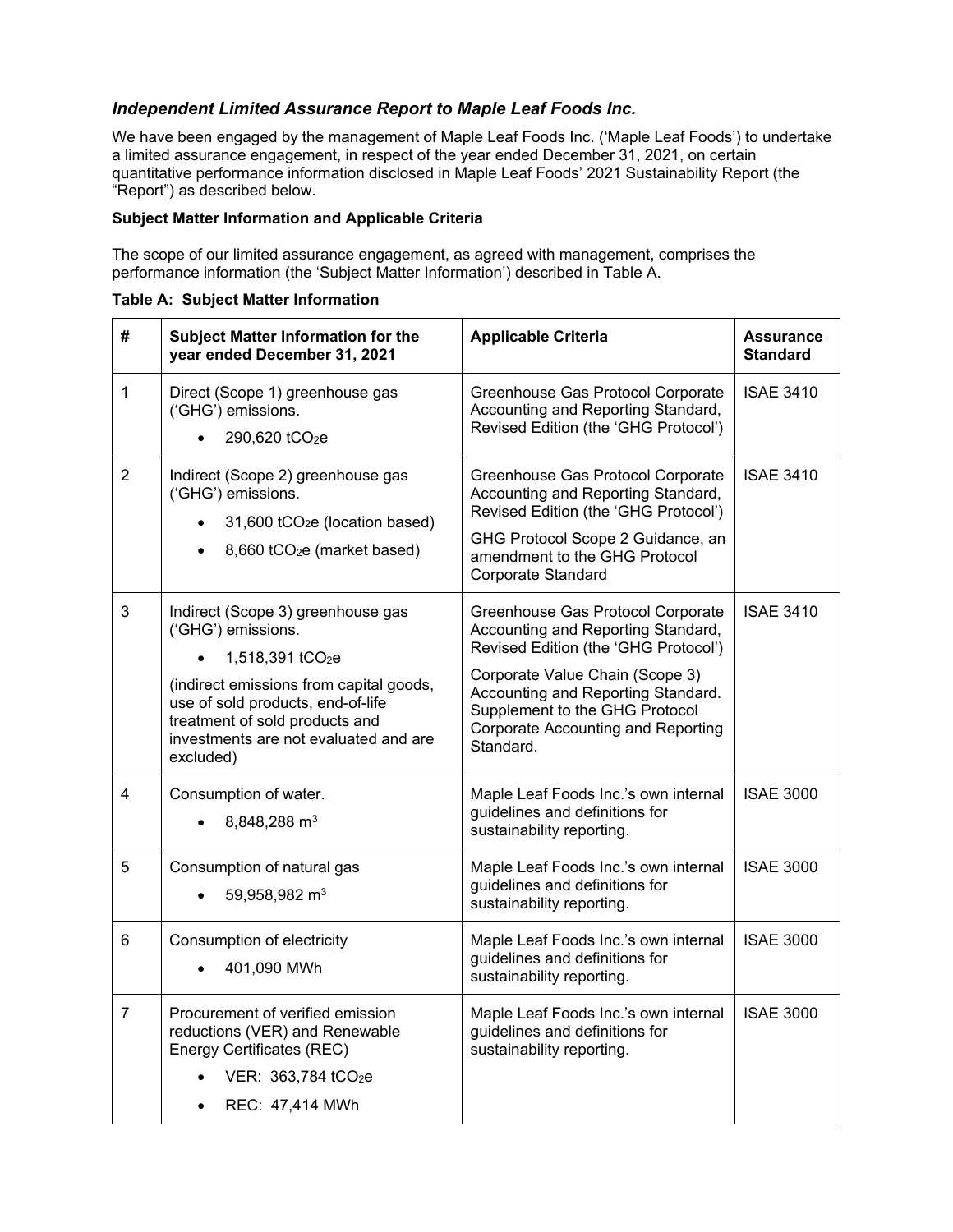| Production                                          | Maple Leaf Foods Inc.'s own internal   ISAE 3000            |  |
|-----------------------------------------------------|-------------------------------------------------------------|--|
| 700,614 metric tonnes of<br>finished goods produced | guidelines and definitions for<br>sustainability reporting. |  |

 The Subject Matter Information, contained within the Report has been determined by management on the basis of Maple Leaf Foods' assessment of the material issues contributing to Maple Leaf Foods' sustainability and GHG performance and most relevant to their stakeholders.

 There are no mandatory requirements for the preparation, publication or audit of sustainability and GHG performance metrics. As such, Maple Leaf Foods applies the World Resources Institute/World Business Council for Sustainable Development's Greenhouse Gas Protocol Corporate Accounting and Reporting Standard (the 'GHG Protocol') and its own internal reporting guidelines and definitions for corporate definitions can be found in the GRI Content Index and relevant footnotes in the Report. sustainability reporting (collectively the 'Applicable Criteria'). The internal reporting guidelines and

### **Management's responsibilities**

 Management is responsible for the preparation and presentation of the Subject Matter Information in accordance with the GHG Protocol and Maple Leaf Foods's internal reporting guidelines and definitions for sustainability reporting, current as at the date of our report. Management is also responsible for determining Maple Leaf Foods' objectives in respect of sustainability performance and reporting, including the identification of stakeholders and material issues, and for establishing and maintaining appropriate performance management and internal control systems from which the reported performance information is derived.

### **Our responsibility and professional requirements**

 Our responsibility in relation to the Subject Matter Information is to perform a limited assurance engagement and to express a conclusion based on the work performed. We conducted our engagement  *Engagements other than Audits or Reviews of Historical Financial Information* (ISAE 3000 Revised) and *Statements* (ISAE 3410), issued by the International Auditing and Assurance Standards Board. ISAE 3000 and ISAE 3410 require that we plan and perform our procedures to obtain the stated level of assurance, in accordance with the applicable criteria. in accordance with International Standard on Assurance Engagements 3000 (Revised) *Assurance*  International Standard on Assurance Engagements 3410 *Assurance Engagements on Greenhouse Gas* 

## **Independence, quality control and competence**

 We have complied with the independence and other ethical requirements of the Code of Ethics for Professional Accountants issued by the International Ethics Standards Board for Accountants, which is founded on fundamental principles of integrity, objectivity, professional competence and due care, confidentiality and professional behaviour.

 The firm applies International Standard on Quality Control 1 and accordingly maintains a comprehensive system of quality control including documented policies and procedures regarding compliance with ethical requirements, professional standards and applicable legal and regulatory requirements.

 The engagement was conducted by a multidisciplinary team which included professionals with suitable skills and experience in both assurance and in the applicable subject matters.

### **Assurance approach**

 We planned and performed our work to obtain all the evidence, information and explanations we considered necessary in order to form our conclusion as set out below. A limited assurance engagement consists of making inquiries, primarily of persons responsible for the preparation of the Subject Matter Information and applying analytical and other evidence gathering procedures to the Subject Matter Information, as appropriate. Our procedures included:

 • Inquiries with relevant staff at the corporate and facility level to understand the data collection and reporting processes for the Subject Matter Information;